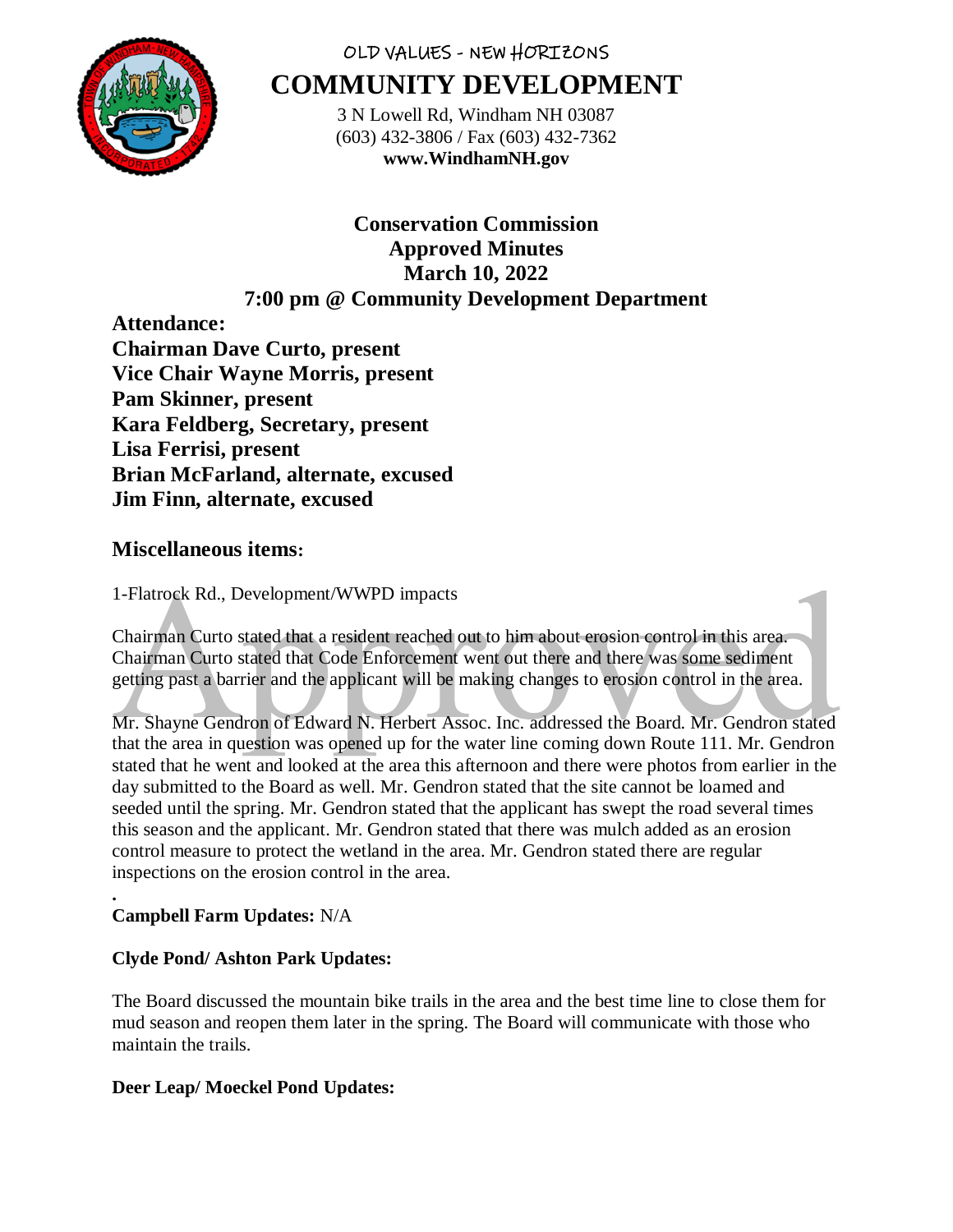**Conservation Commission March 10, 2022**

- 1 -Eagle Scout proposal for Island / Mason Monterio
- 2- Fiscal Recovery Fund project proposal. Dianna Fallon & Norm Young

Ms. Dianne Fallon, 26 Rock Pond Road addressed the Board. Ms. Fallon is here to discuss a project on behalf of the Friends of Moeckel Pond. The group is looking for a way to preserve the boulders and repurpose them as well as preserve the grist mill in the area. Ms. Fallon stated that the Fiscal Recovery Fund can be used for projects like this. Ms. Fallon stated that this would be a good barrier between the parking lot and the pond. Ms. Fallon stated that this would hopefully provide safety and security for ADA visitors. Ms. Fallon stated that this may be the first handicapped accessible lake area and this is part of the reason they would like to be so careful with the stone wall in the area. The construction would occur on Conservation land property and the Board would be taking it forward. Ms. Fallon stated that the bid they got the other day was a 1/3 of the quote they got several years ago. The Board and Ms. Fallon discussed the preservation of other artifacts from the area and how they might be repurposed.

#### **A motion was made by Vice Chair Morris that the Conservation Commission approach the Board of Selectmen with a plan for improvements to the Moeckel Pond Marsten/Finn dam project not to exceed \$34,000. Also, that Mr. Norm Young work with construction company as part of the project. Seconded by Ms. Ferrisi.**

Ms. Fallon stated that Cairnes Construction is willing to work with a liaison, Norm Young, to be on site each day to answer questions.

### **Vote 5-0. Motion passes.**

### **Fosters Pond/ Greenway Updates:**

Chairman Curto stated there was a bit of a mix up in the payment of the contracted work for this project. Chairman Curto stated that the contractor is looking at Foster's Pond to figure out what other trail work might need to be done.

### **Rt. 28/Mclvaine Forest Updates:**

Chairman Curto stated that they are looking into creating a new trail to connect the flower garden and the cellar holes. Chairman Curto stated that he has communicated with Mr. Norm Babineau. Vice Chair Morris stated he would like to take a look at the area as well.

#### **Other Conservation lands and Easements Updates:** N/A

#### **Bond Request:**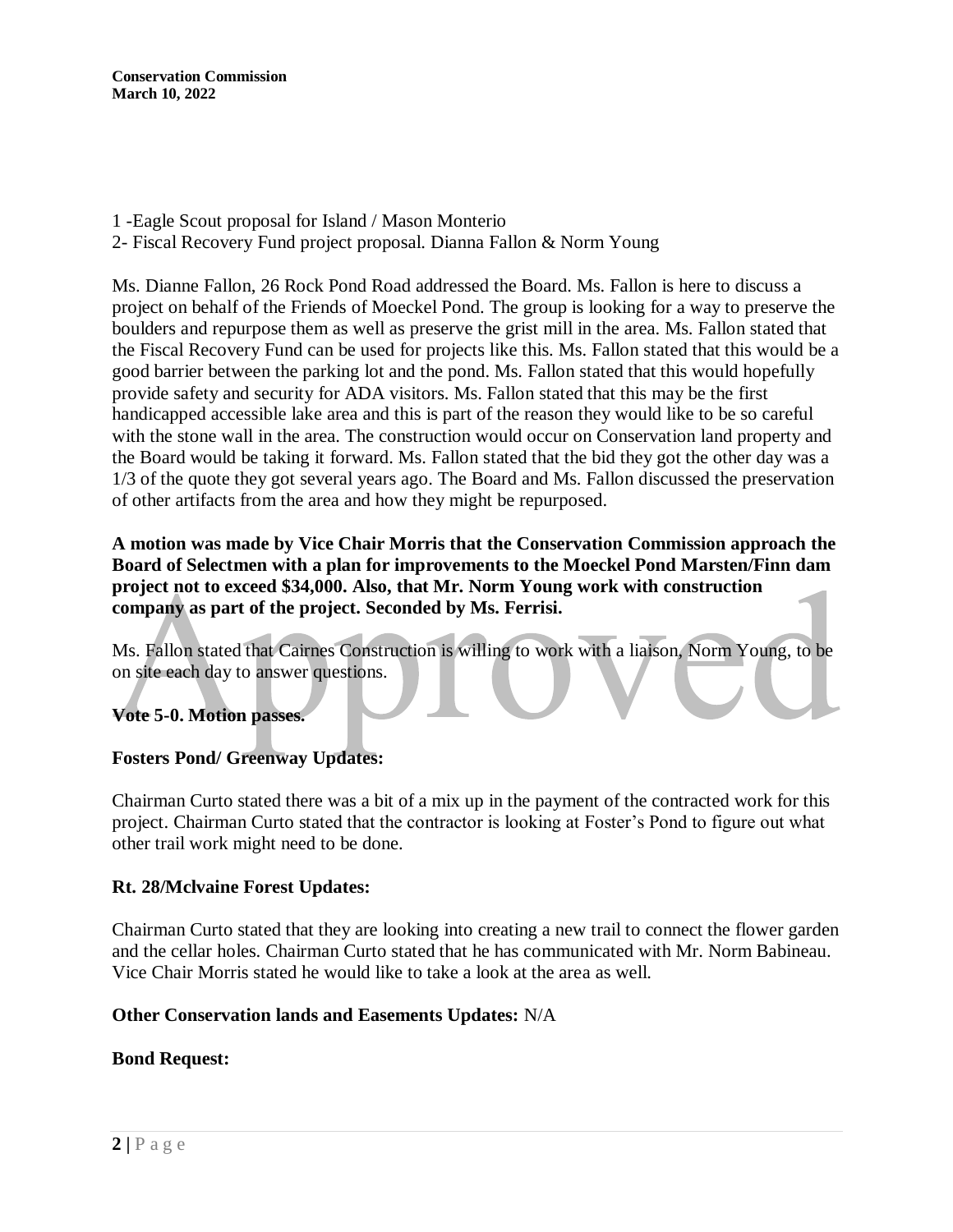Chairman Curto stated that the warrant article did pass with 71% approval and wished to thank the voters.

## **Meeting Minutes Review and Approve – [2/24/22](file:///C:/Conservation%20Minutes/2022/February/02_24_2022%20-%20CC%20Draft.docx)**

**A motion was made by Ms. Feldberg to approve the February 24th draft minutes as presented. Seconded by Ms. Ferrisi. Vote 5-0. Motion passes.** 

## **ZBA:**

**[Case #04-2022:](https://www.windhamnh.gov/DocumentCenter/Index/915) Parcel 17-I-112B Applicant – Edward N. Herbert Assoc., Inc Owner – Barry & Donna Johnson Location – 32 Walkey Rd Zoning District – Residential A & WPOD**

Variance Relief is requested from **Section(s) 401, 406, 702, and Appendix A-1** to construct an addition with a footprint of approximately 804 SF to an existing non-conforming structure on a pre-existing non-conforming lot. To allow a 36' front yard setback where 50' is required. To allow 17' side yard setback, where 30' is required. To allow a 45' shoreland setback, where 50' is required. To allow a 97' frontage where a minimum of 175' of frontage is required.

Ms. Shayne Gendron from Edward N. Herbert Assoc., Inc addressed the Board. Mr. Gendron stated that this will likely be a brand new home going into this area. Mr. Gendron stated they are looking into using the existing foundation and even that may not be utilized and the homeowner may use the existing footprint. Mr. Gendron stated that the home has been there since the 1970s. There is an existing septic and well and the variances are for setbacks on the lot. The lot coverage would be 28% total and they would be within their percentages for the Shoreland and other permits. Mr. Gendron also discussed mitigation for drainage and that they would be open to several options. Mr. Gendron stated that the lot is very wooded which is unusual. The applicant would not be cutting in the 50-foot barrier and they flagged off several trees that they would like to cut. Mr. Gendron also anticipates the applicant may need to install a new septic system at the end of project, perhaps due to construction traffic and age. Mr. Gendron and the Board discussed the point/grid system a shoreland lot; there are trees that are coming down that are not in the 50 foot buffer. The Board discussed that many of their previous comments have been answered. Mr. Gendron stated that the applicant is working within the existing footprint and there is also an 850 square foot addition. Mr. Gendron reiterated that there is a chance a new foundation will be needed.

## **A motion was made by Vice Chair Morris to rescind the February 24th comments to the Zoning Board of Adjustment and this Board has no issues regarding ZBA Case #04-2022. Seconded by…**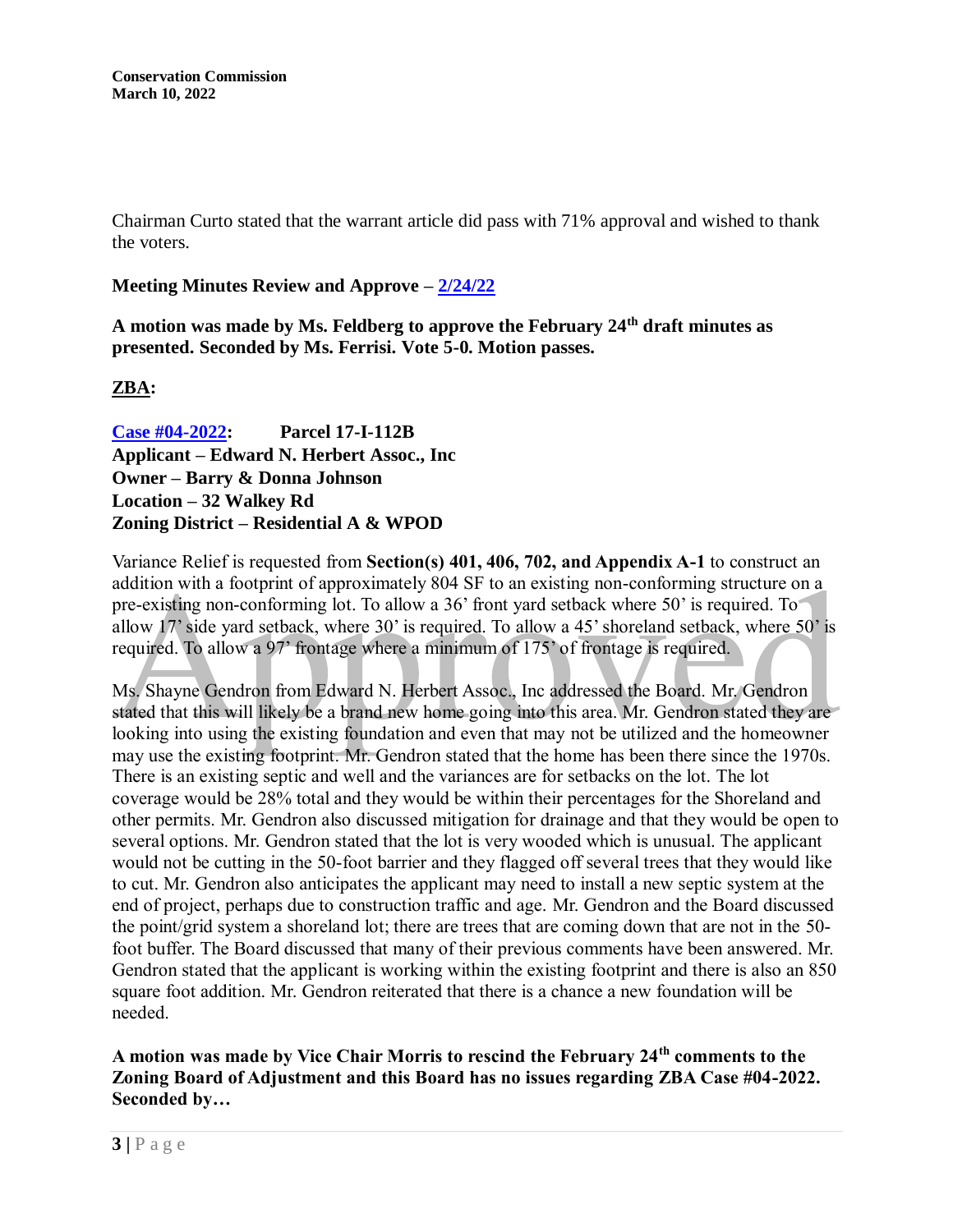**Conservation Commission March 10, 2022**

**(There was no second and no vote on this motion.)**

**Case #07-2022 Parcel 11-C-3100 Applicant – Salvatore Erna Owner – Same Location – 3 Lancelot Street Zoning District – Residential District A**

Variance Relief is requested from **Section(s) 702, and Appendix A-1** to construct a detached 40x60 accessory building 17'-10" from the side lot line, where 30' is required.

(This case was taken out of order as the applicant was not in attendance.)

The Board viewed the plan on the GIS. There is a large wetland in the area, south of the weigh station. There is WPOD on the site which is likely drainage to Cobbetts Pond. The Board discussed where the proposed accessory building would be going on the site.

## **ZBA & PB: [Case #09-2022](https://www.windhamnh.gov/DocumentCenter/Index/921) & [Case # 2022-08:](https://www.windhamnh.gov/DocumentCenter/Index/926) Parcel 16-Q-179 Applicant – Benchmark LLC Owner – Henry C. Forde Heirs Location – 20 First Street Zoning District – Residential A & WPOD**

Variance Relief is requested from **Section(s) 702, and Appendix A-1** to allow construction of a new approximately 1,868 SF two-bedroom year-round home on a pre-existing non-conforming lot. To allow 9' and 10' side yard setbacks, where 30' is required. To allow a 17' front yard setback where 50' is required. To allow a 16' shoreland setback, where 50' is required. To allow a 60' frontage where a minimum of 175' of frontage is required.

Mr. Joseph Maynard from Benchmark Engineering addressed the Board and is representing the applicant. Mr. Maynard described the history of the lot. The building coverage is 19.3% and impervious coverage is 28.7% including the deck and the front steps and drip line. There is a porous driveway and walkway as well as geo grid. Mr. Maynard stated that the applicant has negotiated with the neighbor and there will be a septic easement on the neighbor's lot. Mr. Maynard stated that the structure is slightly smaller than the previous structure. Mr. Maynard stated that there will be 2 separate septic systems on the adjoining lot; they will not share a septic system and the current holding tank for the neighbor's lot will be removed. Mr. Maynard stated that the maintenance schedule for the porous pavement is listed on the plan. Mr. Maynard also discussed the geo grid system and the drip line infiltration. Mr. Maynard also explained the plan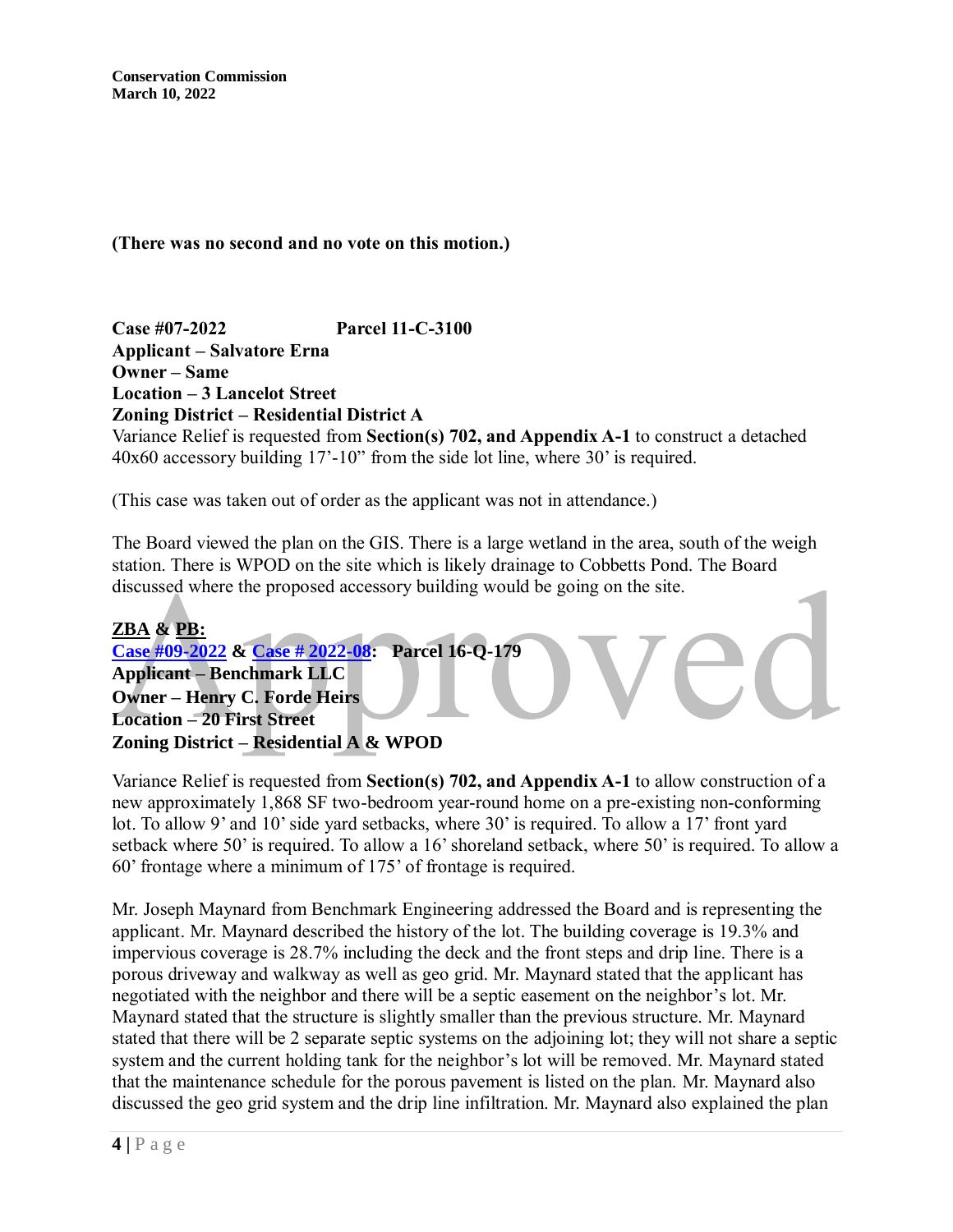for both of the neighbor and this proposal. Mr. Maynard explained the DES regulations around septic systems and holding tanks. Mr. Maynard stated that there are a lot of small trees on the site. Mr. Maynard reviewed the 3 grids on the site and how that connects to retain vegetation on the site. Mr. Maynard stated that there is a lot of new emergent growth on the site. Mr. Maynard stated he will be doing a seasonal dock notification which is a new way of doing a dock system. Mr. Maynard explained that this lot was owned by another family and passed down through several generations. Mr. Maynard explained some of the drainage areas on these smaller roads that have these smaller lots on them. Mr. Maynard and the Board discussed what the motivation might be to repair and maintain some of these smaller and more challenging roads. The Board and Mr. Maynard discussed the water quality of Cobbetts Pond and what may be impacting this over time, not just redevelopment. Mr. Maynard stated that the point scoring system has evolved at the state level regarding vegetation. Mr. Maynard also discussed other mitigation factors on a site close to the pond which might also help. Mr. Maynard explained that the point system allows for emergent growth to become larger growth and the current plan is over and above what is required. Vice Chair Morris asked about Grid 2 on the site and asked if there would be any trees left. Mr. Maynard showed the trees that would remain on the grid. Mr. Maynard stated that the state would like to see photographs of how things were installed on site. Mr. Maynard stated that when there are violations, the state requires documentation after the violation.

**[Case #08-2022](https://www.windhamnh.gov/DocumentCenter/Index/924) & [2022-07:](https://www.windhamnh.gov/DocumentCenter/Index/923) Parcel 17-M-32 Applicant – Benchmark LLC Owner – David & Erin Rogers Location – 19 Armstrong Road Zoning District – Residential A & WPOD**

Variance Relief is requested from **Section(s) 406.2, 702, and Appendix A-1** to allow expansion of the existing structure from 1,260 SF to approximately 1,500 SF on a pre-existing nonconforming lot. To allow 11' and 17' side yard setbacks for the expansion of the rear deck where 30' is required. To allow a farmer's porch on the front of the home to be constructed 19.5' to the side yard setback, where 30' is required.

Chairman Curto recused himself from this case. Mr. Joseph Maynard from Benchmark Engineering addressed the Board. Mr. Maynard explained that the variance is needed for expansion and volume. Mr. Maynard stated that there is also a variance for the farmer's porch. The existing building coverage is 18.9% and post development it would be 10.4% where 20% is allowed. The impervious coverage post development would actual decrease by 1% as some parking area is being removed. There is a state approved septic on site and a lot line adjustment has been made to the property prior to this application. There is a previously filed shoreland permit that has a plan for a retaining wall that has yet to be built. The Board has no issues with the plan as presented.

Miscellaneous